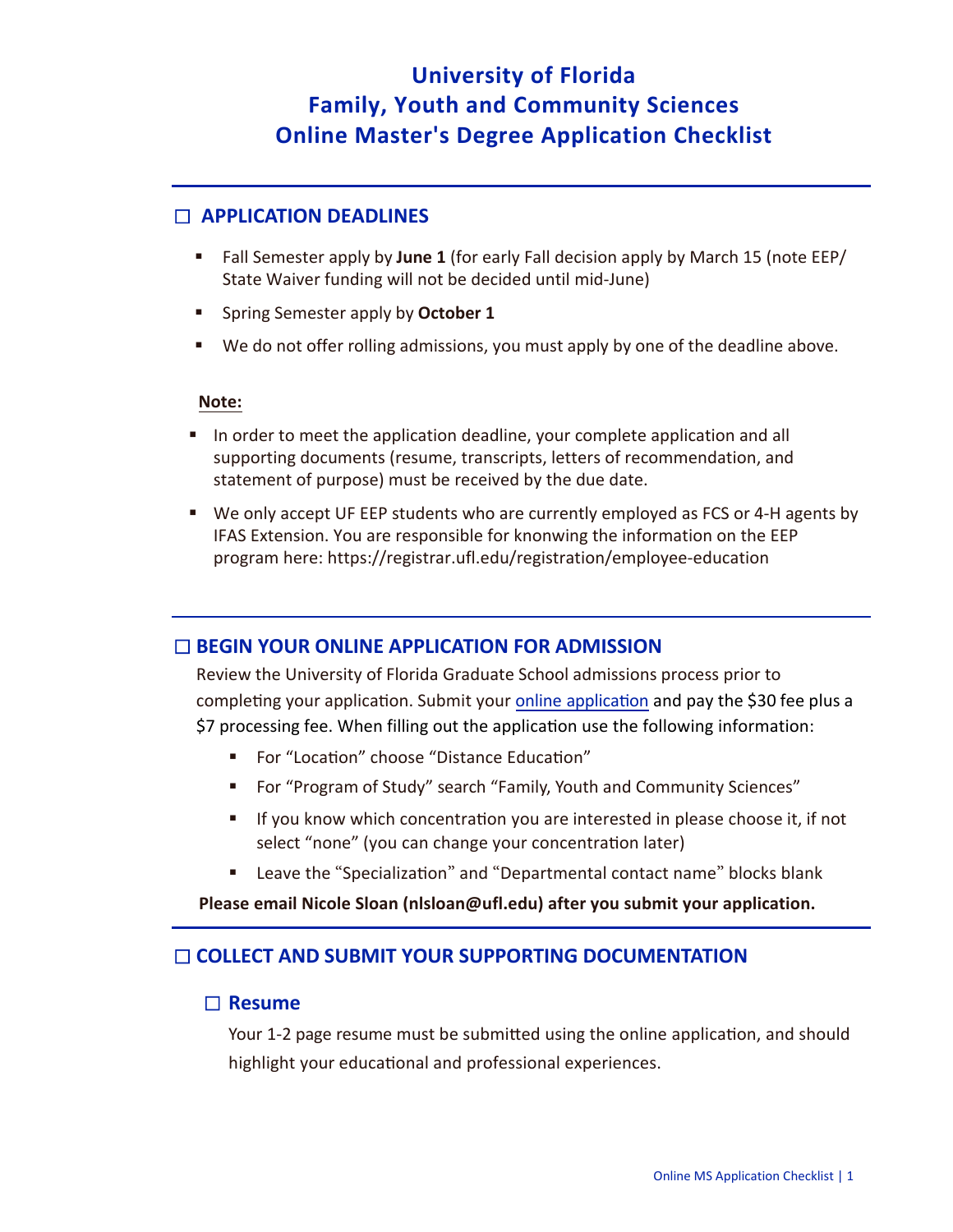### ☐ **Statement of Purpose**

Your Statement of Purpose is comprised of the following essays and is required for your admission packet. Each essay should be no more than 500 words not including the title and references. Upload to your application as one file.

## ☐ **Essay 1: How have your experiences prepared you for the FYCS online master's program?**

Summarize how your academic experiences have prepared you for our master's program. Discuss your choice of previous degree program, successes, and overall performance. Identify at least one academic difficulty or challenge you had to overcome and describe how you were able to do so. This is an honest selfappraisal, not a personal advertisement.

#### ☐ **Essay 2: How do your academic interests align with the FYCS department?**

Describe your professional goals and discuss how the FYCS MS online program will help you achieve these goals. When discussing the MS online program, you may want to refer to the curriculum, to specific courses, to faculty interests (https://fycs.ifas.ufl.edu/fycs-directory), or to the capstone project you would like to pursue.

### ☐ **Letters of Recommenda�on**

A minimum of three letters of recommendation are required. These should be from faculty members who are familiar with your past performance as a student. If you have been out of school several years, professional references familiar with your performance can be used (we prefer professional references come from a person who held a supervisory role over your work).

Letters of recommendation should be submitted via the online application process. If the recommender cannot submit online, the letter should be sent directly to Nicole Sloan. Letters of recommenda on need to be received by the application deadline, so follow up with recommenders to ensure that the deadline is met.

**Please note that blind letters of recommendation (letters that are not read by the student prior to submission) are strongly preferred.** 

**Continued**